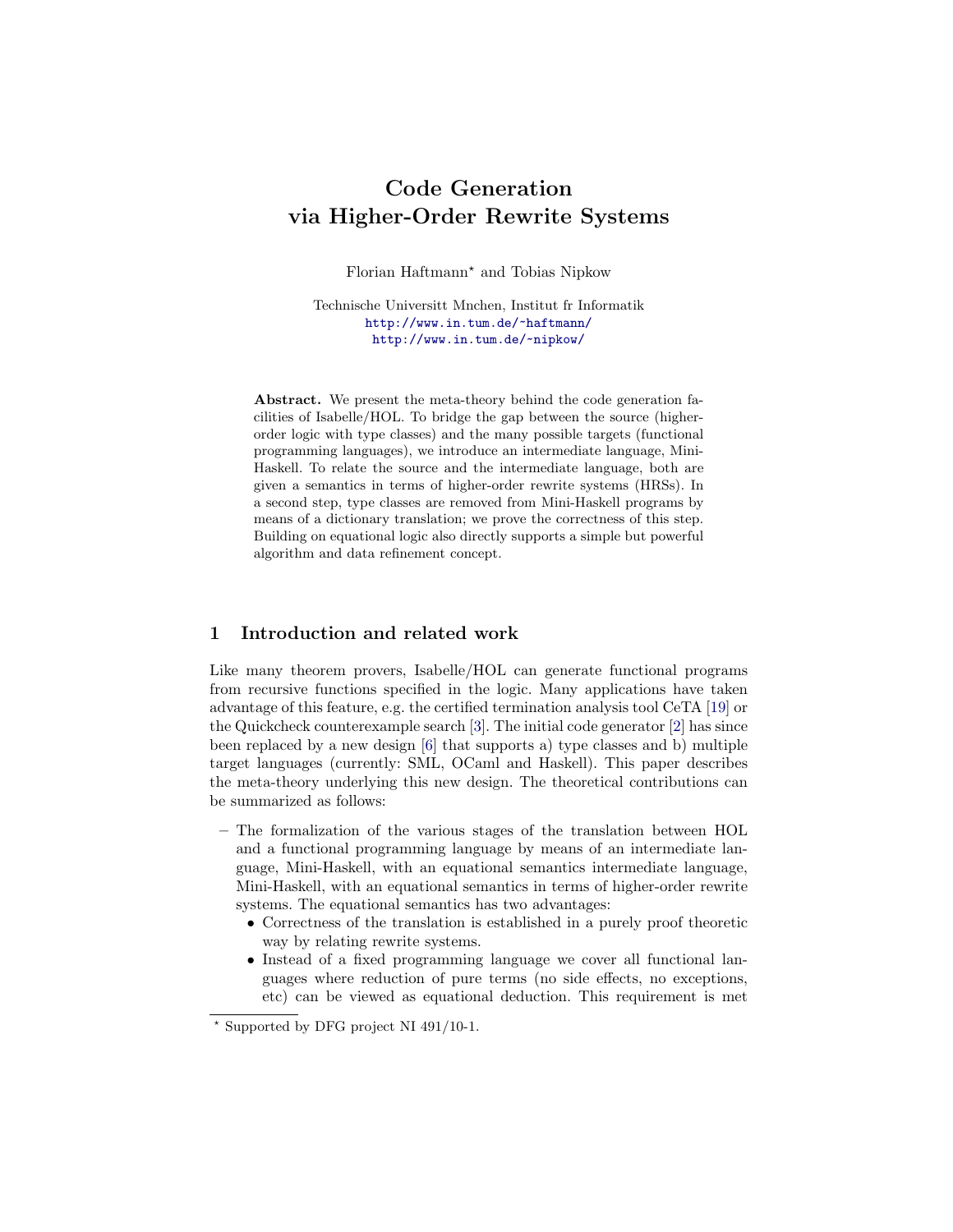by languages like SML, OCaml and Haskell, and we only generate pure programs. We are also largely independent of the precise nature of the source logic because we focus on its equational sublanguage.

– A non-trivial correctness proof for the replacement of type classes by dictionaries. In contrast to Haskell, where the meaning of type classes is *defined* by such a translation, our starting point is a language with type classes which already has a semantics. Thus we need to show that this translation preserves the semantics.

On a practical level we show how the code generator supports stepwise refinement of both algorithms and data by means of code lemmas that replace less efficient functions and data by more efficient ones in a uniform and logically sound way.

Related work. Many theorem provers support code generation by translating an internal functional language to an external one:

- Coq can generate OCaml, Haskell and Scheme both from constructive proofs and explicitly defined recursive functions [\[11\]](#page-14-2).
- The language of the theorem prover ACL2 is (almost) a subset of Common Lisp, i.e. the translation is (almost) the identity function [\[5\]](#page-14-3).
- PVS allows evaluation of ground terms by translation to Common Lisp [\[4\]](#page-13-2).

The gap between the functional language of the theorem prover and the target programming language varies from system to system and needs to be bridged with care if it is less trivial than in the case of ACL2. We follow common practice (e.g. [\[10\]](#page-14-4)) and show the correctness of the key part of our translation by a standard mathematical proof.

The outline of the paper is as follows: First we introduce the types and terms of Isabelle/HOL and describe its internal functional language [\(2\)](#page-1-0). Then we describe how code generation works in principle and introduce the intermediate language to abstract from the details of specific target languages [\(3\)](#page-3-0). The technical core of the paper is [4,](#page-5-0) where we prove correctness of a key component of our code generator, the dictionary translation that eliminates Isabelle's type classes from the intermediate language. Finally we describe how the code generator naturally supports algorithm and data refinement [\(5\)](#page-11-0).

## <span id="page-1-0"></span>2 Isabelle/HOL

Isabelle/HOL [\[14\]](#page-14-5) is an interactive proof assistant for higher-order logic (HOL). Isabelle's HOL is a typed λ-calculus with polymorphism and type classes. It is based on the following syntactic entities, where  $\bar{e}_n$  denotes the tuple or sequence  $e_1, \ldots, e_n$ , where the index can be omitted for brevity.

- $− \textit{classes: } c \text{ with a subclass relation } \subset$
- sorts: s ::=  $c_1$  ∩ ... ∩  $c_n$
- $-$  type constructors:  $\kappa$  with fixed arities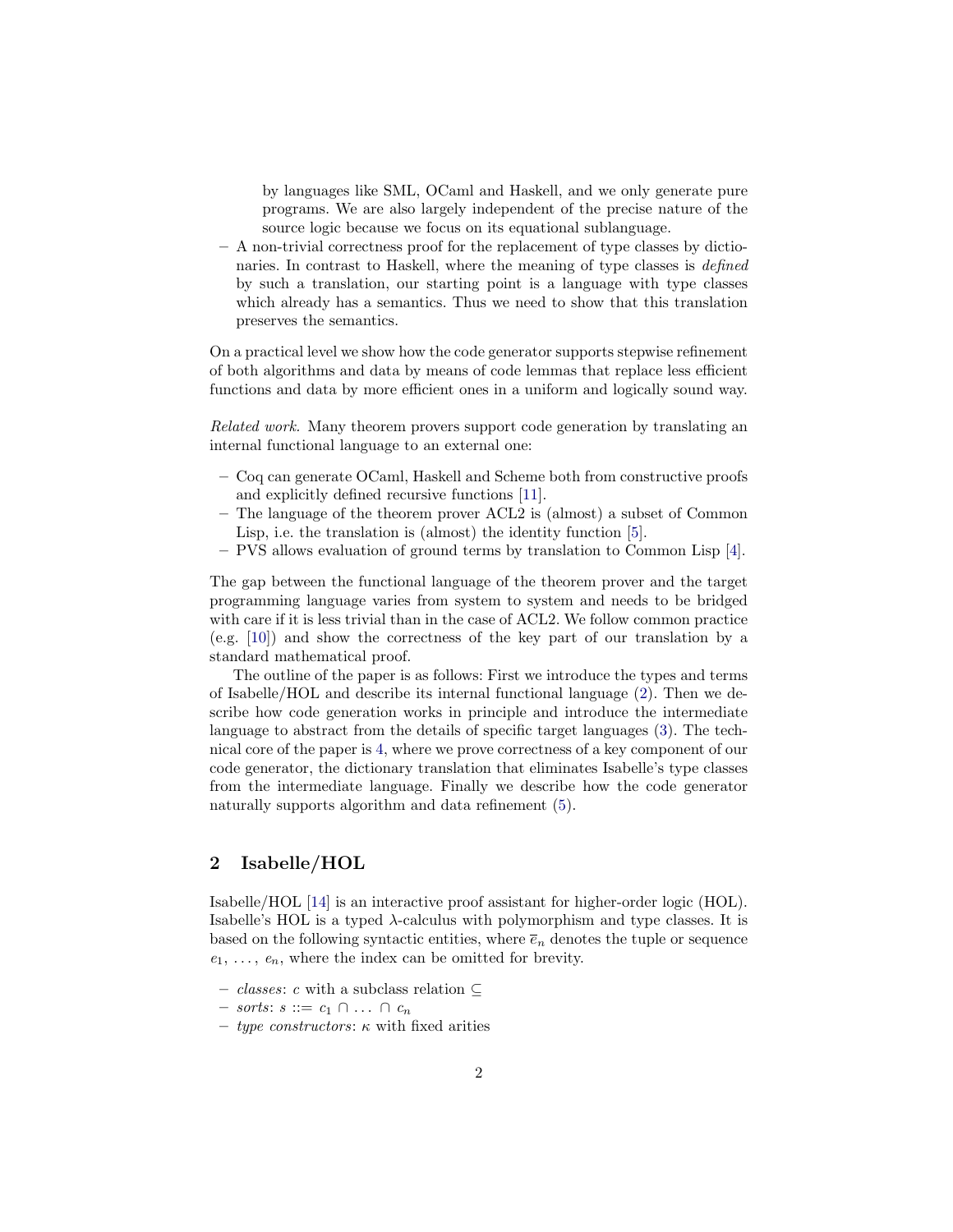- types:  $\tau ::= \kappa \overline{\tau} \mid \alpha::s$
- $-$  instances:  $\kappa$  ::  $\overline{s} \rightarrow c$
- constants: f with most general type scheme  $\forall \overline{\alpha::s}.$  τ
- $-$  terms:  $t ::= f [\overline{\tau}] | x::\tau | \lambda x::\tau$ .  $t | t_1 t_2$

Classes correspond to Haskell type classes in their classical formulation [\[7\]](#page-14-6). Notationally we treat them as sets of types rather than predicates on types. Sorts are an auxiliary notion that describes (possibly empty) intersections of classes. Types are built up in the usual fashion from (sorted) type variables and type constructors. They form an order-sorted algebra [\[18\]](#page-14-7). The type-in-class and typein-sort judgments  $\tau :: c$  and  $\tau :: s$  induced by subclasses and instances are defined in [4.](#page-5-0)

Terms are built up from polymorphic constants, variables, abstractions and applications. Constants are polymorphic and may appear at different types. If f has type scheme  $\forall \overline{\alpha::s}_n$ .  $\tau$ , where  $\overline{\alpha}_n$  must be the set of all type variables in  $\tau$ , any occurrence of f in a term must be of the form  $f\left[\overline{\tau}_n\right]$ , where type argument  $\tau_i$  instantiates type parameter  $\alpha_i$ . Well-typedness requires  $\tau_i$ :  $s_i$  ( $i = 1, \ldots,$ n), in which case  $f[\overline{\tau}_n] :: \tau[\tau_1/\alpha_1,\ldots,\tau_n/\alpha_n]$ . The remaining typing rules for t  $\therefore$ :  $\tau$  are standard. We assume that type/term variables are consistently tagged with their sorts/types.

Isabelle/HOL identifies terms up to  $\alpha\beta\eta$  conversion. Terms of the distinguished type prop are called propositions; the most interesting propositions in our case are equations built from equality = with type scheme  $\forall \alpha$ .  $\alpha \Rightarrow \alpha \Rightarrow$  $prop, \frac{1}{1}$  $prop, \frac{1}{1}$  $prop, \frac{1}{1}$  where  $\Rightarrow$  is the function space type constructor.

It is important to realize that types are an integral part of the term language and that substitutions can affect both type and term variables. For example, we can have the equations zero  $[nat] = 0$  and zero  $[set \alpha] = \emptyset$ . The presence of types ensures that at most one of these two equations is applicable to a given term: we have zero  $[set nat] = \emptyset$  (by instantiation) but not zero  $[set nat] = 0$ .

Isabelle/HOL provides theories as containers of logical (and extra-logical) data. Internally, a theory is incrementally enriched with primitive definitions and theorems. Theorems can only be proved by a fixed set of inference rules. It is this notion of theorems as an abstract type that leads to a small trusted (and trustworthy) kernel. To make the kernel accessible to humans, high-level specification and automated proof tools are provided, to which Isabelle's specification and proof language Isar provides a coherent interface: Isar theory text consists of a series of statements, each of which produces new definitions and/or theorems. For example, this is a specification of queues in Isar: [2](#page-2-1)

datatype  $\alpha$  queue = Queue ( $\alpha$  list)

definition empty ::  $\alpha$  queue where  $empty = Queue \parallel$ 

<span id="page-2-0"></span><sup>&</sup>lt;sup>1</sup> For Isabelle experts: for our purpose we can and have identified  $\equiv$  and  $=$ .

<span id="page-2-1"></span><sup>&</sup>lt;sup>2</sup> In concrete Isabelle syntax, types are written postfix:  $(\overline{\tau})$   $\kappa$  rather than  $\kappa \overline{\tau}$ . Lists have explicit enumeration syntax [...]; cons is written as  $\#$  and append as  $@$ .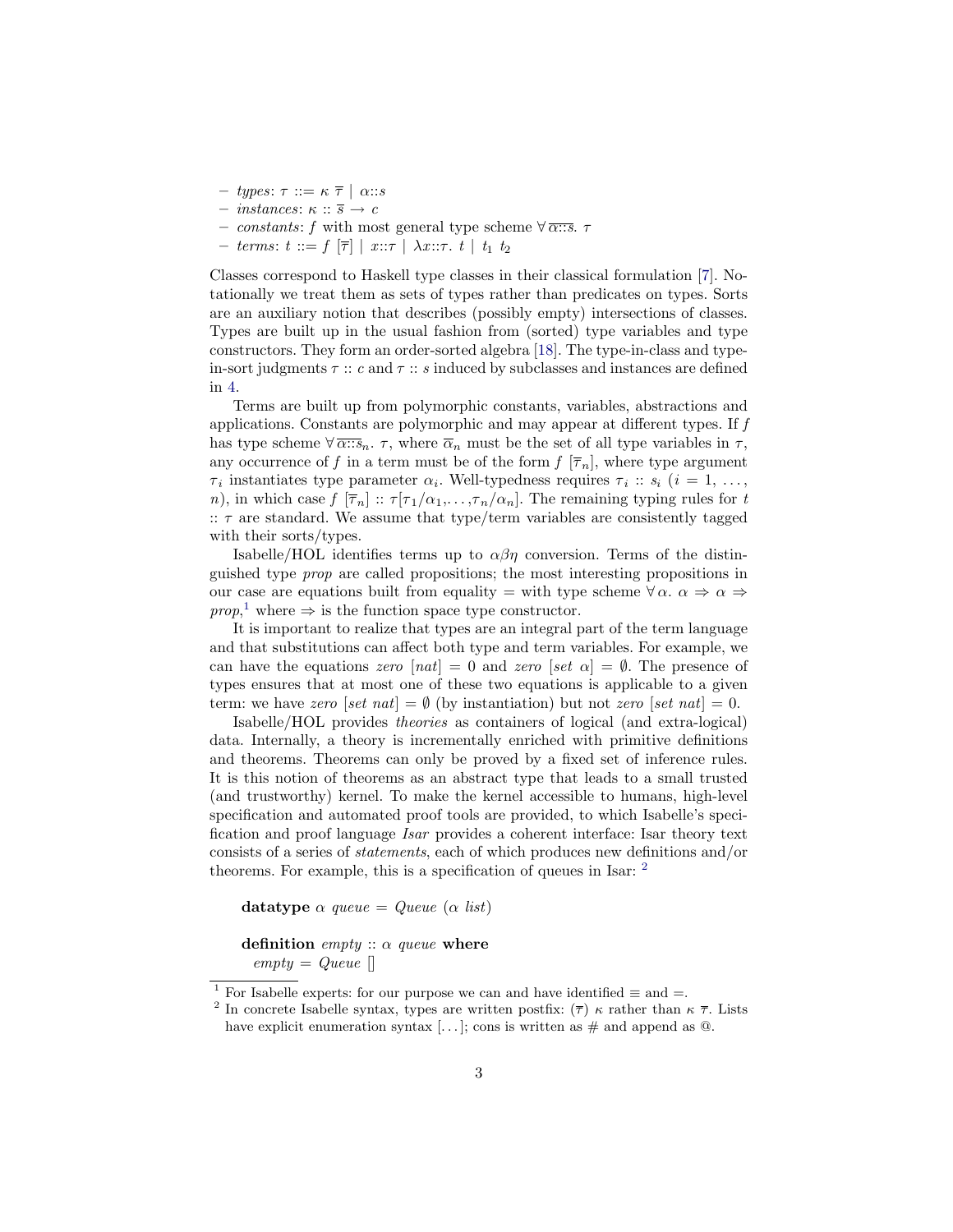fun enqueue  $\alpha \Rightarrow \alpha$  queue  $\Rightarrow \alpha$  queue where enqueue  $x \text{ } (Queue \text{ } xs) = Queue \text{ } (xs \text{ } @ \text{ } [x])$ fun dequeue ::  $\alpha$  queue  $\Rightarrow \alpha$  option  $\times \alpha$  queue where dequeue  $(Queue \parallel) = (None, Queue \parallel)$ | dequeue  $(Queue(x \# xs)) = (Some x, Queue xs)$ 

This illustrates datatype and function definitions. Statements for type class specification and instantiation complete Isabelle/HOL's functional programming language. Here is an example of a lemma with a simple proof  $(\mathbf{by} ...)$ :

lemma dequeue-enqueue-empty: dequeue (enqueue x empty) = (Some x, empty) by  $(simp \ add: empty-def)$ 

### <span id="page-3-0"></span>3 Code generation

The Haskell code generated from the *queue* specification contains no surprises:<sup>[3](#page-3-1)</sup>

```
newtype Queue a = Queue [a];
empty :: forall a. Queue a;
\text{empty} = \text{Queue} [];
dequeue :: forall a. Queue a -> (Maybe a, Queue a);
dequeue (Queue []) = (Nothing, Queue []);
dequeue (Queue (x : xs)) = (Just x, Queue xs);
enqueue :: forall a. a -> Queue a -> Queue a;
enqueue x (Queue xs) = Queue (xs + f[x]);
```
Superficially this appears like a trivial syntactic transformation of Isar text, but this is misleading: the source of code generation is not the Isar text as typed by the user, but equational theorems proved in the theory. Typically these result from the Isar statements above, but they may also have been proved by the user, which leads to a powerful method for program refinement (see [5\)](#page-11-0). Thus code generation is the translation of a system of equations in the logic to a corresponding program text which implements the same system. A suitable abstract framework to describe these equations are higher-order rewrite systems (HRSs) [\[13\]](#page-14-8), i.e. rewrite systems on typed  $\lambda$ -terms. Because types are really part of the term language (see the discussion above), we do not need to extend the HRS framework to cover our application. HRSs can serve as the uniform basis for both the source logic and the target programming language. If the code generator preserves the equations from the logic when turning them into programs, partial correctness of the generated programs w.r.t. the original equational theorems is guaranteed. No claims are stated for aspects which have no explicit representation in the logic, in particular termination or runtime complexity.

<span id="page-3-1"></span> $3$  Isabelle's type *option* is translated to Haskell's isomorphic type Maybe, and similarly for lists.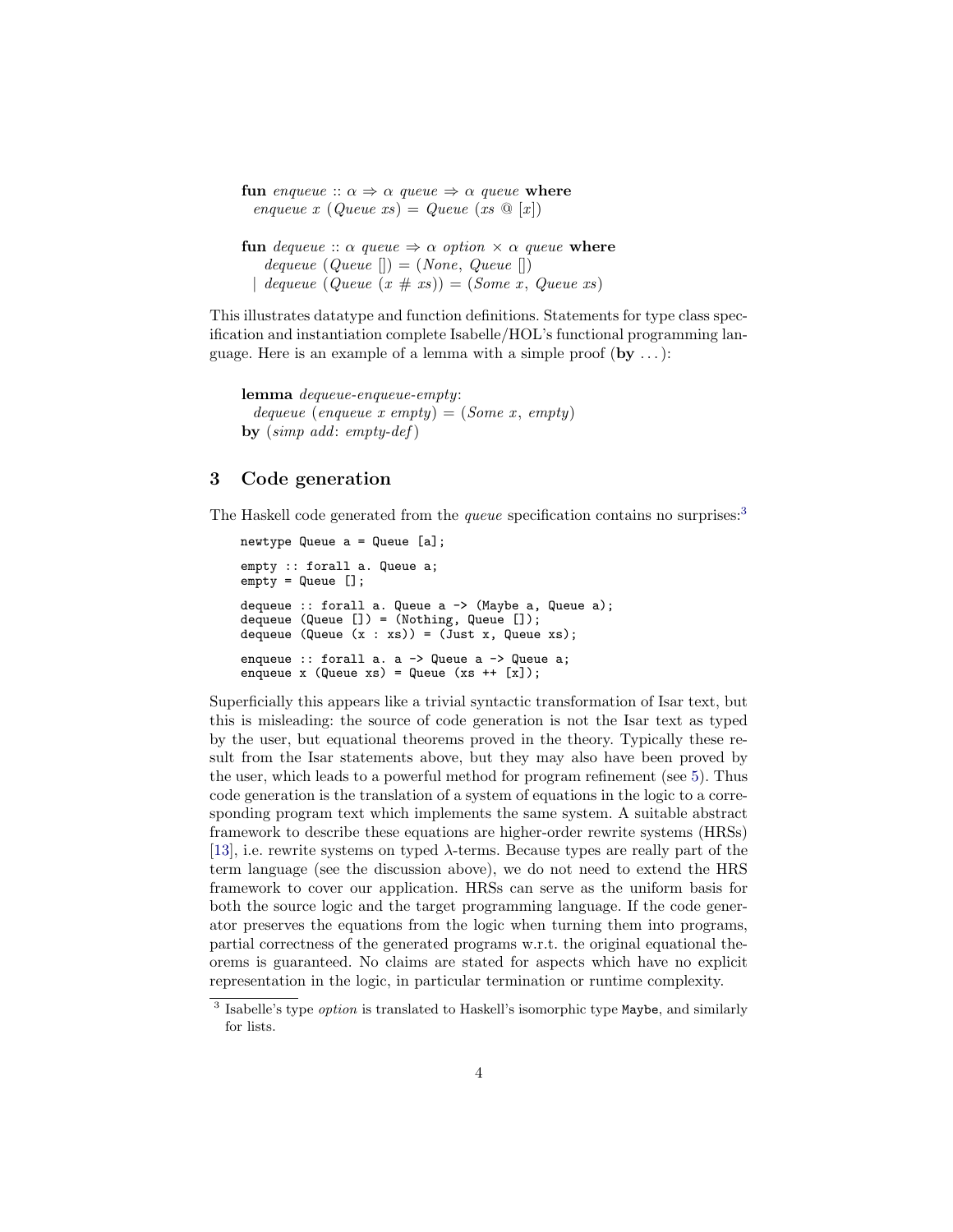This scenario assumes that our target languages cover the simply-typed  $\lambda$ calculus, and functions can be specified by equations with pattern matching, which is the case for our targets SML, OCaml and Haskell. Note that code generation addresses only the pure part of those languages: no side effects or exceptions. Hence an equational semantics is justified.

#### 3.1 Intermediate language

There remains one substantial difference between equational theorems and a concrete target language program: a program cannot specify an arbitrary HRS, but imposes syntactic restrictions on the equations. Therefore one task of the code generator is to arrange equational theorems in a fashion such that translation to a target language becomes feasible. This is conveniently shared between all target languages by introducing an intermediate language "Mini-Haskell" with four kinds of statements:

data 
$$
\kappa \overline{\alpha}_k = f_1
$$
 of  $\overline{\tau}_1 | \cdots | f_n$  of  $\overline{\tau}_n$   
\n $\operatorname{fun} f :: \forall \overline{\alpha::s_k}$ .  $\tau$  where  
\n $f [\overline{\alpha::s_k}] \overline{t_1} = t_1$   
\n $\cdots$   
\n $| f [\overline{\alpha::s_k}] \overline{t_n} = t_n$   
\n $\operatorname{class} c \subseteq c_1 \cap \cdots \cap c_m$  where  
\n $g_1 :: \forall \alpha :: c. \tau_1, \cdots, g_n :: \forall \alpha :: c. \tau_n$   
\n $\operatorname{inst} \kappa \overline{\alpha::s_k} :: c \text{ where}$   
\n $g_1 [\kappa \overline{\alpha::s_k}] = t_1, \cdots, g_n [\kappa \overline{\alpha::s_k}] = t_n$ 

The *data* and *fun* statements should be clear. The *class* statement introduces a new class c with superclasses  $c_1, \ldots, c_m$  and class methods  $g_1, \ldots, g_n$ . The inst statement instantiates class c with type constructor  $\kappa$ , assuming that the arguments of  $\kappa$  are of the sorts  $\bar{s}_k$ . Dropping the type variables we can write  $\kappa$ ::  $\overline{s} \rightarrow c$  instead of  $\kappa \overline{\alpha::s}$  :: c.

Terms occurring as arguments on left-hand sides of equations in fun statements are required to be left-linear constructor patterns, where constructors are constants introduced by data statements. The class and instance hierarchy must be coregular [\[16\]](#page-14-9): for each instance  $\kappa$  ::  $\bar{s}_i \rightarrow c$  and each superclass d of c, there must be exactly one instance  $\kappa$  ::  $\overline{z}_i \to d$  and each  $s_i$  must be a subsort of  $z_i$ , i.e. each class in  $s_i$  must be a subclass (in the transitive reflexive sense) of some class in  $z_i$ . Among other things, this guarantees principal types. These and further standard well-formedness requirements are discussed elsewhere [\[6\]](#page-14-1).

The equational semantics of a Mini-Haskell program is given by the set of equations in its fun and inst statements, restricted to well-typed terms. Therefore the translation from a HOL theory  $T$  to Mini-Haskell is straightforward: take some (user specified) subset of equational theorems from  $T$ , turn them into fun and *inst* statements, and enrich that with suitable *data* and *class* statements to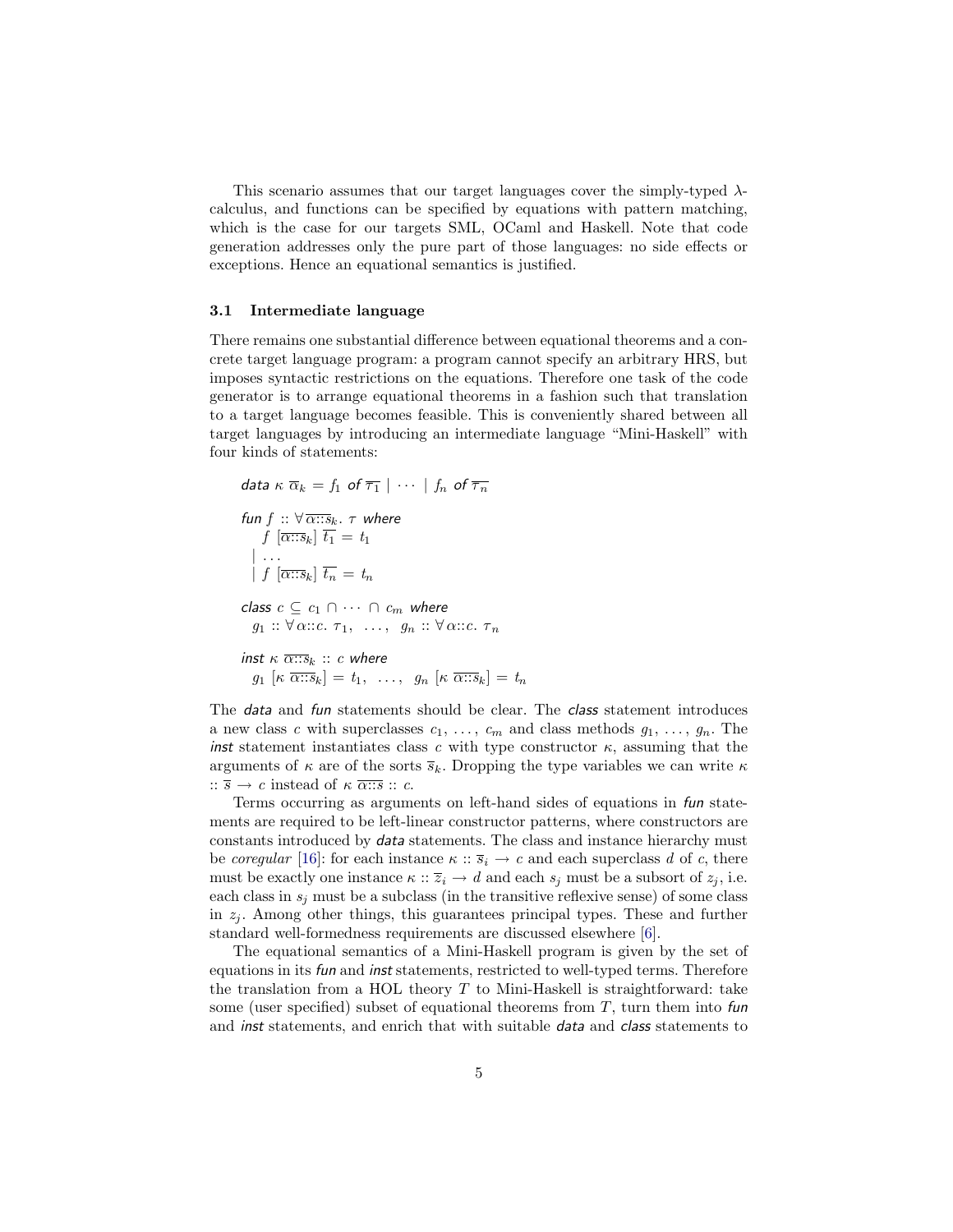form a type correct Mini-Haskell program. The semantic essence, the equations, are not modified, only the syntax is adjusted.

However, a translation to SML or OCaml requires a further step to eliminate type classes via dictionaries:



The upper level of the diagram is the actual translation process, the dashed arrows are the projections to the equations, the lower level are the resulting HRSs. The dictionary translation process is explained in [4.](#page-5-0) It alters the HRS considerably and we show that its semantics is preserved.

The transformation of an intermediate program to a program in a full-blown SML or Haskell-like target language is again a mere syntactic adjustment and does not change the equational semantics. Note that in this last step we restrict ourselves to partial correctness: if evaluation of a term  $t$  in the target language terminates with value v, then  $t = v$  is derivable in the equational semantics of the intermediate program. Therefore we are independent of the evaluation strategy of the target language.

#### <span id="page-5-0"></span>4 Dictionary translation

In Isabelle/HOL, types are part of the term language via  $f(\bar{\tau})$  and for class methods  $g$  these types help to determine if a particular equation for  $g$  applies or not. We remove these types and classes by the well-known dictionary translation (e.g. [\[7\]](#page-14-6), which we loosely follow) and show that the semantics is preserved.

The dictionary translation is always applied to a whole program. In the following we avoid carrying around an explicit context but refer implicitly to the declarations in that program: typing of constants  $f :: \forall \overline{\alpha::s}$ .  $\tau$  (in fun, class and data statements), instances  $\kappa$  ::  $\overline{s} \to c$ , and classes  $c \subseteq c_1 \cap \cdots \cap c_m$ .

Table [1](#page-6-0) describes how dictionary translation operates on intermediate language statements. The central idea is that a statement class  $c \dots$  translates to a record-like datatype  $\delta_c$   $\alpha$ , a *dictionary type*, which contains fields for all class methods of  $c$ . The class methods  $g_i$  are defined as projections of the appropriate fields from a dictionary of type  $\delta_c \alpha$ . Correspondingly a statement inst  $\kappa \overline{\alpha::s_k}$ : c ... translates to a dictionary of type  $\delta_c$  ( $\kappa \overline{\alpha} : s_k$ ) containing methods defined in this instance. Superclasses are dealt with by extending dictionary types with additional fields for superclass dictionaries and by defining corresponding projections  $\pi_{d\rightarrow c}$ . Note that the *inst* translation only works because of coregularity (see above): otherwise the required dictionaries for the superclasses might not be well-defined.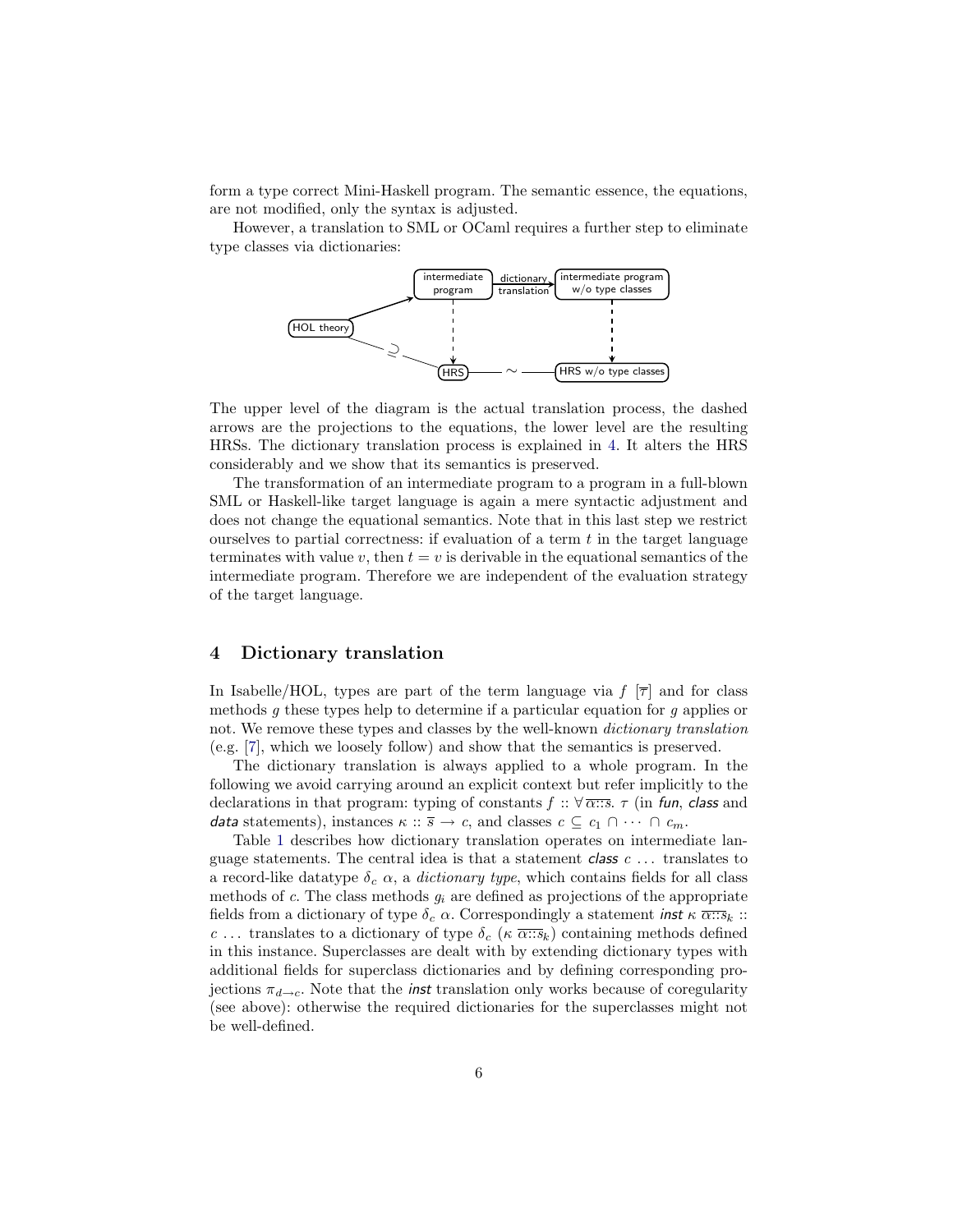| statement                                                                                                                                                                              | statement(s) with dictionaries                                                                                                                                                                                                                                                                                                                                                                                                                                                                                                                                                                                                                                                                                                            |
|----------------------------------------------------------------------------------------------------------------------------------------------------------------------------------------|-------------------------------------------------------------------------------------------------------------------------------------------------------------------------------------------------------------------------------------------------------------------------------------------------------------------------------------------------------------------------------------------------------------------------------------------------------------------------------------------------------------------------------------------------------------------------------------------------------------------------------------------------------------------------------------------------------------------------------------------|
| data $\kappa \overline{\alpha}_k =$<br>$f_1$ of $\overline{\tau_1}$ $\cdots$ $\cdot$ $f_n$ of $\overline{\tau_n}$                                                                      | data $\kappa \overline{\alpha}_k =$<br>$f_1$ of $\overline{\tau_1}$ $\cdots$ $\cdot$ $f_n$ of $\overline{\tau_n}$                                                                                                                                                                                                                                                                                                                                                                                                                                                                                                                                                                                                                         |
| fun $f :: \forall \overline{\alpha::s_k}$ . $\tau$ where<br>$f\left[\overline{\alpha::s_k}\right]\overline{t_1} = t_1$<br>  $f\left[\overline{\alpha::s_k}\right]\overline{t_n} = t_n$ | fun $f :: (\forall \overline{\alpha::s_k}$ . $\tau)$ where<br>$\left( \left f\right  \left[ \overline{\alpha} \right] :s_{k} \right  t_{1} \right) = \left( \left t_{1}\right  \right)$<br>$\left( \left f\right  \left  \overline{\alpha::s}_{k}\right  \overline{t_{n}} \right  = \left  \left  t_{n}\right  \right $                                                                                                                                                                                                                                                                                                                                                                                                                   |
| class $c \subseteq c_1 \cap \cdots \cap c_m$ where<br>$q_1 :: \forall \alpha :: c. \tau_1$ ,<br>. ,                                                                                    | data $\delta_c$ $\alpha =$<br>$\Delta_c$ of $(\delta_{c_1} \alpha) \cdots (\delta_{c_m} \alpha) \tau_1 \cdots \tau_n$                                                                                                                                                                                                                                                                                                                                                                                                                                                                                                                                                                                                                     |
| $q_n$ : $\forall \alpha$ : $c. \tau_n$                                                                                                                                                 | fun $\pi_{c \to c_1}$ : $\forall \alpha$ . $\delta_c \alpha \Rightarrow \delta_{c_1} \alpha$ where<br>$\pi_{c \to c_1}$ $(\Delta_c x_{c_1} \cdots x_{c_m} x_{q_1} \cdots x_{q_n}) = x_{c_1}$<br>fun $\pi_{c \to c_m}$ :: $\forall \alpha$ . $\delta_c \alpha \Rightarrow \delta_{c_m} \alpha$ where<br>$\pi_{c \to c_m}$ $(\Delta_c x_{c_1} \cdots x_{c_m} x_{g_1} \cdots x_{g_n}) = x_{c_m}$<br>fun $g_1$ :: $\forall \alpha$ . $\delta_c \alpha \Rightarrow \tau_1$ where<br>$g_1$ $(\Delta_c x_{c_1} \cdots x_{c_m} x_{g_1} \cdots x_{g_n}) = x_{g_1}$<br>fun $g_n$ : $\forall \alpha$ . $\delta_c$ $\alpha \Rightarrow \tau_n$ where<br>$g_n \; (\Delta_c \; x_{c_1} \; \cdots \; x_{c_m} \; x_{g_1} \; \cdots \; x_{g_n}) = x_{g_n}$ |
| inst $\kappa \overline{\alpha::s_k} :: c$ where<br>$q_1 \;  \kappa \; \overline{\alpha::s}_k  = t_1,$<br>.<br>$q_n \ [\kappa \ \overline{\alpha::s_k}] = t_n$                          | fun $c_{\kappa}$ :: $(\forall \overline{\alpha::s_k}$ . $\delta_c$ $(\kappa \overline{\alpha::s_k})$ ) where<br>$(\kappa \overline{\alpha::s_k} :: c)$<br>$\Delta_c$ $\left(\kappa \ \overline{\alpha::s_k} :: c_1\right) \ \cdots \ \left(\kappa \ \overline{\alpha::s_k} :: c_n\right)$<br>$(  t_1  ) \cdots ( t_n  )$<br>if $c \subset c_1 \cap \ldots \cap c_n$                                                                                                                                                                                                                                                                                                                                                                       |

<span id="page-6-0"></span>Table 1. Dictionary translation for program statements

Both fun and inst statements are translated by means of three auxiliary functions  $(\cdot)$  on type schemes, terms and type-in-sort judgments:

Translation of type schemes:  $(\forall \overline{\alpha::s}. \tau)$  turns the sorts  $\overline{s}$  into additional dictionary type parameters:

$$
(\forall \alpha_1 :: (c_{1,1} \cap \cdots \cap c_{1,k_1}) \cdots \alpha_n :: (c_{n,1} \cap \cdots \cap c_{n,k_n}). \tau) =
$$
  
\n
$$
\forall \alpha_1 \cdots \alpha_n. \delta_{c_{1,1}} \alpha_1 \Rightarrow \cdots \Rightarrow \delta_{c_{1,k_1}} \alpha_1 \Rightarrow
$$
  
\n
$$
\cdots \Rightarrow \delta_{c_{n,1}} \alpha_n \Rightarrow \cdots \Rightarrow \delta_{c_{n,k_n}} \alpha_n \Rightarrow \tau
$$

Translation of terms:  $(|t|)$  replaces type arguments by dictionaries:

$$
\frac{f :: \forall \alpha_1 :: s_1 \cdots \alpha_n :: s_n. \ \tau}{(f [\tau_1, \ \ldots, \ \tau_n]) = f (\tau_1 \ :: \ s_1) \ \cdots \ (\tau_n \ :: \ s_n)}
$$
\n
$$
\frac{f :: \forall \alpha_1 :: s_1 \ \cdots \ \alpha_n :: s_n}{(x :: \tau)} = f (\tau_1 \ :: \ s_1) \ \cdots \ \frac{f}{(x \cdot x \cdot \tau)} = f \tau_1 \ \cdots \ \frac{f}{(x \cdot \tau)} = f \tau_1 \ \cdots \ \frac{f}{(x \cdot \tau)} = f \tau_1 \ \cdots \ \frac{f}{(x \cdot \tau)} = f \tau_1 \ \cdots \ \frac{f}{(x \cdot \tau)} = f \tau_1 \ \cdots \ \frac{f}{(x \cdot \tau)} = f \tau_1 \ \cdots \ \frac{f}{(x \cdot \tau)} = f \tau_1 \ \cdots \ \frac{f}{(x \cdot \tau)} = f \tau_1 \ \cdots \ \frac{f}{(x \cdot \tau)} = f \tau_1 \ \cdots \ \frac{f}{(x \cdot \tau)} = f \tau_1 \ \cdots \ \frac{f}{(x \cdot \tau)} = f \tau_1 \ \cdots \ \frac{f}{(x \cdot \tau)} = f \tau_1 \ \cdots \ \frac{f}{(x \cdot \tau)} = f \tau_1 \ \cdots \ \frac{f}{(x \cdot \tau)} = f \tau_1 \ \cdots \ \frac{f}{(x \cdot \tau)} = f \tau_1 \ \cdots \ \frac{f}{(x \cdot \tau)} = f \tau_1 \ \cdots \ \frac{f}{(x \cdot \tau)} = f \tau_1 \ \cdots \ \frac{f}{(x \cdot \tau)} = f \tau_1 \ \cdots \ \frac{f}{(x \cdot \tau)} = f \tau_1 \ \cdots \ \frac{f}{(x \cdot \tau)} = f \tau_1 \ \cdots \ \frac{f}{(x \cdot \tau)} = f \tau_1 \ \cdots \ \frac{f}{(x \cdot \tau)} = f \tau_1 \ \cdots \ \frac{f}{(x \cdot \tau)} = f \tau_1 \ \cdots \ \frac{f}{(x \cdot \tau)} = f \tau_1 \ \cdots \ \frac{f}{(x \cdot \tau)} = f \tau_1 \ \cdots \ \frac{f}{(x \cdot \tau)} = f \tau_1 \ \cdots \ \frac{f}{(x \cdot \tau)} = f \tau_1 \ \cdots \ \frac{f
$$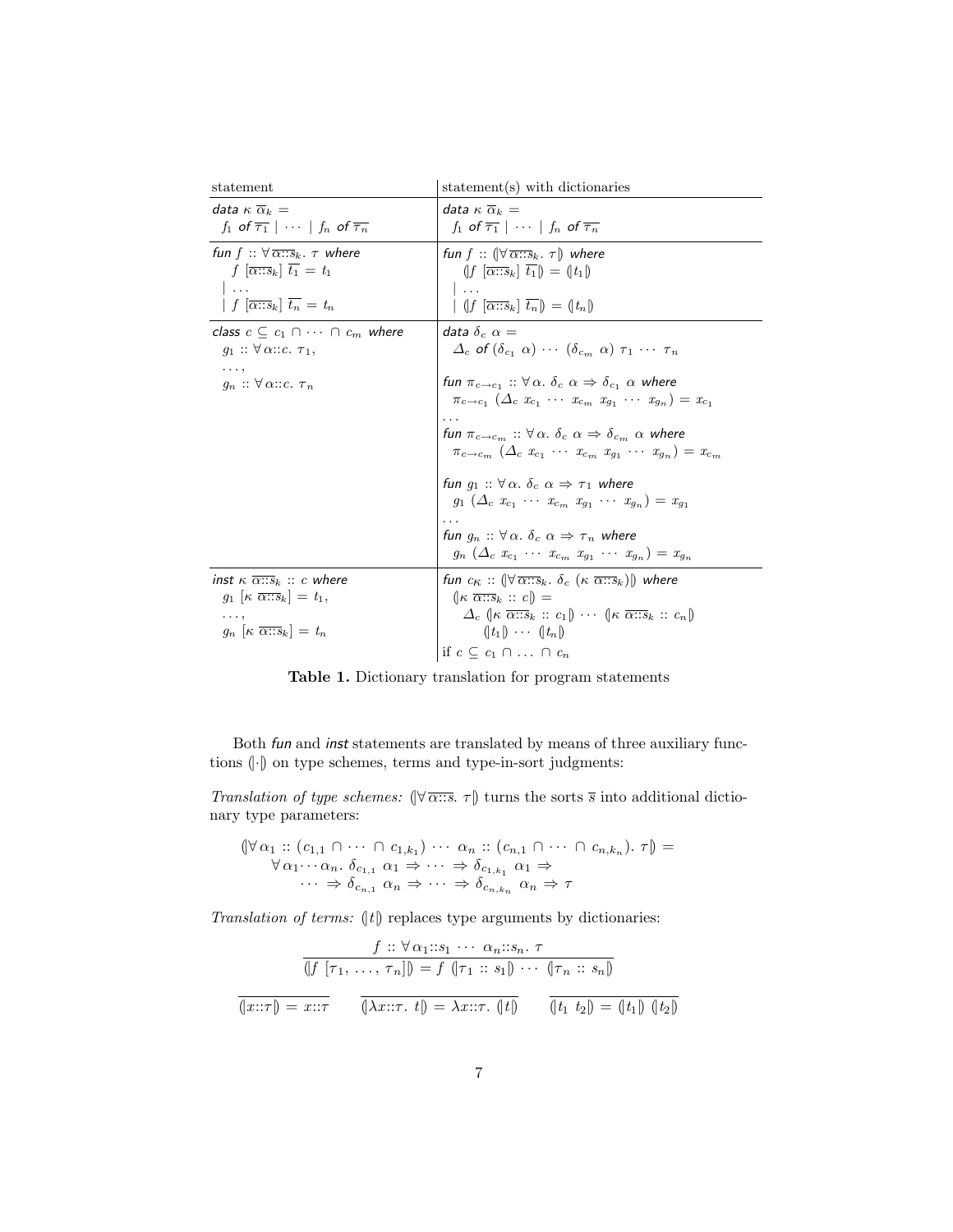Translation of type-in-sort judgments: The translation of a type-in-class judgment  $\tau$  :: c amounts to the construction of a dictionary D for type  $\tau$ . We combine both into one judgment  $\tau :: c \leadsto D$ :

$$
\frac{\kappa :: \overline{s}_n \to c \quad \tau_1 :: s_1 \leadsto D_1 \quad \dots \quad \tau_n :: s_n \leadsto D_n}{\kappa \quad \tau_1 \cdots \tau_n :: c \leadsto c_K \quad D_1 \cdots \quad D_n}
$$
\n
$$
\overline{\alpha :: (c_1 \cap \cdots \cap c_j \cap \cdots \cap c_n) :: c_j \leadsto \alpha_j}
$$
\n
$$
\overline{\tau :: d \leadsto D \quad d \subseteq \dots \cap c \cap \dots}
$$
\n
$$
\overline{\tau :: c \leadsto \pi_{d \to c} D}
$$
\n
$$
\overline{\tau :: c_1 \cap \dots \cap c_n \leadsto D_1 \quad \dots \quad \tau :: c_n \leadsto D_n}
$$

The first two rules create dictionaries from  $c_{\kappa}$ s and dictionary variables. By convention we translate a type variable  $\alpha::s$  where  $s = c_1 \cap \cdots \cap c_n$  (and where the  $c_i$  are in some canonical order) into dictionary variables  $\alpha_1, \ldots, \alpha_n$  such that each  $\alpha_i$  represents a dictionary for class  $c_i$ . The third rule projects superclass dictionaries. The last rule reduces type-in-sort to type-in-class. It produces a sequence of dictionaries, one for each class  $c_i$  in the sort.

Now we define  $(\tau :: c) = D$  if  $\tau :: c \leadsto D$  is derivable (and similarly for  $(\tau : s) = \overline{D}$  and  $\tau : s \leadsto \overline{D}$ . There can be multiple derivations of  $\tau : c$  with different Ds, in which case we pick an arbitrary canonical representative of the possible Ds when defining  $(\tau : c)$ . Although our system is *coherent* in the sense of [\[9\]](#page-14-10), a proof is beyond the scope of this paper.

For an example of the complete dictionary translation see Table [2.](#page-8-0)

An interesting alternative to the classic dictionary translation formalized above is Wehr's representation of dictionaries as ML modules [\[21\]](#page-14-11). This avoids polymorphic recursion which may otherwise arise in the translation (although this is rare in practice). Our intermediate language allows polymorphic recursion but the resulting ML code would be rejected by the compiler.

#### 4.1 Correctness

Below we show that dictionary translation preserves reduction semantics. For reasons of space we do not argue preservation of well-typedness: in the worst case we end up with an ill-typed program that the target language compiler will reject. Well-typedness is frequently dealt with in the type class literature (e.g. [\[20\]](#page-14-12)) and we concentrate on semantic arguments.

First some preliminaries:

Subclasses We follow [\[15\]](#page-14-13) and eliminate subclasses: classes no longer inherit and each occurrence of a class  $c$  in a type or term is replaced by the intersection  $c \cap c_1 \cap \cdots \cap c_n$  with all its (transitive) superclasses  $c_1, \ldots,$  $c_n$ . To simplify the presentation below, we assume that subclassing has been eliminated.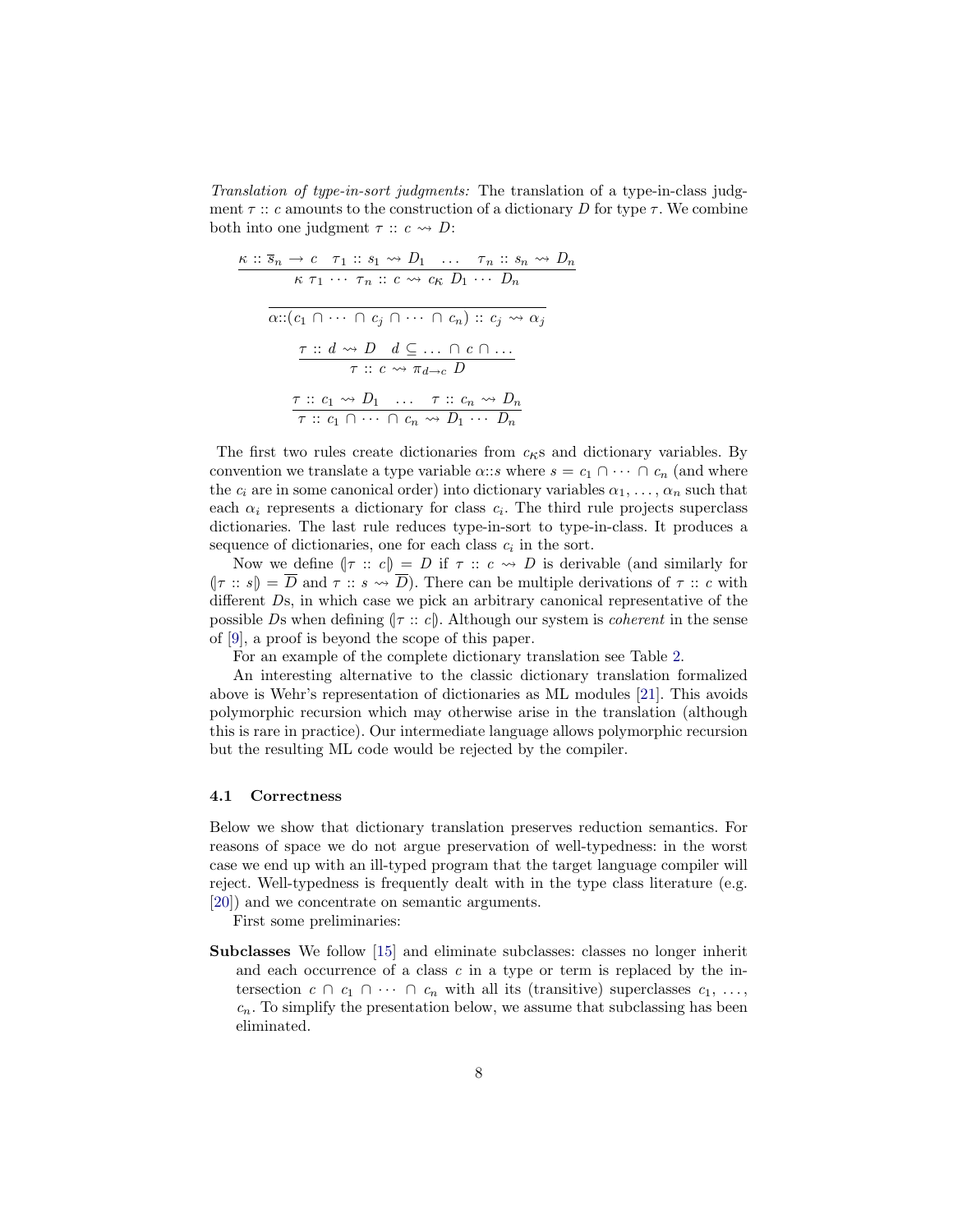| statement                                                                                                                                                                                                                                       | statement(s) with dictionaries                                                                                                                                                                                                                                                                                                           |
|-------------------------------------------------------------------------------------------------------------------------------------------------------------------------------------------------------------------------------------------------|------------------------------------------------------------------------------------------------------------------------------------------------------------------------------------------------------------------------------------------------------------------------------------------------------------------------------------------|
| data $\mathbb{N} =$ Zero   Suc of $\mathbb{N}$                                                                                                                                                                                                  | data $\mathbb{N} =$ Zero   Suc of $\mathbb{N}$                                                                                                                                                                                                                                                                                           |
| data Inf $\alpha =$ Fin of $\alpha \mid \infty$                                                                                                                                                                                                 | data Inf $\alpha =$ Fin of $\alpha \mid \infty$                                                                                                                                                                                                                                                                                          |
| data List $\alpha = Nil \mid Cons \text{ of } \alpha \text{ (List } \alpha)$                                                                                                                                                                    | data List $\alpha = Nil \mid Cons \text{ of } \alpha \text{ (List } \alpha)$                                                                                                                                                                                                                                                             |
| class monoid where<br>pls :: $\forall \alpha$ ::monoid. $\alpha \Rightarrow \alpha \Rightarrow \alpha$ ,<br>zero :: $\forall \alpha$ ::monoid. $\alpha$                                                                                         | <i>data</i> monoid $\alpha =$<br>Monoid of $(\alpha \Rightarrow \alpha \Rightarrow \alpha)$ $\alpha$<br>fun pls :: $\forall \alpha$ . monoid $\alpha \Rightarrow \alpha \Rightarrow \alpha$<br>where<br>pls (Monoid $x y$ ) = $x$<br>fun zero :: $\forall \alpha$ . monoid $\alpha \Rightarrow \alpha$ where<br>zero (Monoid $x y$ ) = y |
| fun $\text{pls}_{\mathbb{N}}$ :: $\mathbb{N} \Rightarrow \mathbb{N} \Rightarrow \mathbb{N}$ where                                                                                                                                               | fun $\text{pls}_{\mathbb{N}}$ :: $\mathbb{N} \Rightarrow \mathbb{N} \Rightarrow \mathbb{N}$ where                                                                                                                                                                                                                                        |
| $pls_N$ Zero $n = n$                                                                                                                                                                                                                            | $pls_N$ Zero $n = n$                                                                                                                                                                                                                                                                                                                     |
| pls <sub>N</sub> (Suc <i>m</i> ) $n =$ Suc (pls <sub>N</sub> <i>m n</i> )                                                                                                                                                                       | pls <sub>N</sub> (Suc <i>m</i> ) $n =$ Suc (pls <sub>N</sub> <i>m n</i> )                                                                                                                                                                                                                                                                |
| fun pls <sub>Inf</sub> :: $\forall \alpha$ : monoid.                                                                                                                                                                                            | fun pls <sub>Inf</sub> :: $\forall \alpha$ . monoid $\alpha \Rightarrow$                                                                                                                                                                                                                                                                 |
| Inf $\alpha \Rightarrow$ Inf $\alpha \Rightarrow$ Inf $\alpha$ where                                                                                                                                                                            | Inf $\alpha \Rightarrow$ Inf $\alpha \Rightarrow$ Inf $\alpha$ where                                                                                                                                                                                                                                                                     |
| pls <sub>Inf</sub> [ $\alpha$ ::monoid] (Fin <i>a</i> ) (Fin <i>b</i> ) =                                                                                                                                                                       | $plsInf \alpha$ (Fin a) (Fin b) =                                                                                                                                                                                                                                                                                                        |
| Fin (pls [ $\alpha$ ::monoid] <i>a b</i> )                                                                                                                                                                                                      | Fin (pls $\alpha$ a b)                                                                                                                                                                                                                                                                                                                   |
| pls <sub>Inf</sub> [ $\alpha$ ::monoid] $\infty$ $b = \infty$                                                                                                                                                                                   | pls <sub>Inf</sub> $\alpha \infty b = \infty$                                                                                                                                                                                                                                                                                            |
| pls <sub>Inf</sub> [ $\alpha$ ::monoid] $a \infty = \infty$                                                                                                                                                                                     | pls <sub>Inf</sub> $\alpha$ $a \infty = \infty$                                                                                                                                                                                                                                                                                          |
| inst $\mathbb N$ :: monoid where                                                                                                                                                                                                                | fun monoid <sub>N</sub> :: monoid $\mathbb N$                                                                                                                                                                                                                                                                                            |
| pls $[N] = \text{pls}_{N}$ , zero $[N] = \text{Zero}$                                                                                                                                                                                           | $\mathit{monoid}_{\mathbb{N}}\,=\,\mathit{Monoid}\,\, \mathit{pls}_{\mathbb{N}}$ Zero                                                                                                                                                                                                                                                    |
| inst Inf $(\alpha$ ::monoid) :: monoid where                                                                                                                                                                                                    | fun monoid <sub>Inf</sub> :: $\forall \alpha$ . monoid $\alpha \Rightarrow$                                                                                                                                                                                                                                                              |
| pls [Inf $(\alpha$ ::monoid]] = pls <sub>Inf</sub> [ $\alpha$ ::monoid],                                                                                                                                                                        | monoid (Inf $\alpha$ ) where                                                                                                                                                                                                                                                                                                             |
| zero [Inf $(\alpha::monoid)$ ] =                                                                                                                                                                                                                | monoid <sub>Inf</sub> $\alpha =$                                                                                                                                                                                                                                                                                                         |
| Fin (zero [ $\alpha$ : monoid])                                                                                                                                                                                                                 | Monoid (pls <sub>Inf</sub> $\alpha$ ) (Fin (zero $\alpha$ ))                                                                                                                                                                                                                                                                             |
| fun sum :: $\forall \alpha$ ::monoid. List $\alpha \Rightarrow \alpha$ where<br>sum [ $\alpha$ ::monoid] Nil = zero [ $\alpha$ ::monoid]<br>  sum $[\alpha$ ::monoid] (Cons x xs) =<br>pls [ $\alpha$ ::monoid] x (sum [ $\alpha$ ::monoid] xs) | fun sum :: $\forall \alpha$ . monoid $\alpha \Rightarrow$<br>List $\alpha \Rightarrow \alpha$ where<br>sum $\alpha$ Nil = zero $\alpha$<br>$\vert$ sum $\alpha$ (Cons x xs) =<br>pls $\alpha$ x (sum $\alpha$ xs)                                                                                                                        |
| fun example $::$ Inf $\mathbb N$ where                                                                                                                                                                                                          | fun example $::$ Inf $\mathbb N$ where                                                                                                                                                                                                                                                                                                   |
| example = sum [Inf $\mathbb{N}$ ]                                                                                                                                                                                                               | example = sum (monoid <sub>Inf</sub> monoid <sub>N</sub> )                                                                                                                                                                                                                                                                               |
| $(Cons (Fin Zero) (Cons \in Nil))$                                                                                                                                                                                                              | $(Cons (Fin Zero) (Cons \in Nil))$                                                                                                                                                                                                                                                                                                       |

<span id="page-8-0"></span>Table 2. Dictionary translation example (for succintness some type arguments  $[\overline{\tau}]$  are not printed explicitly)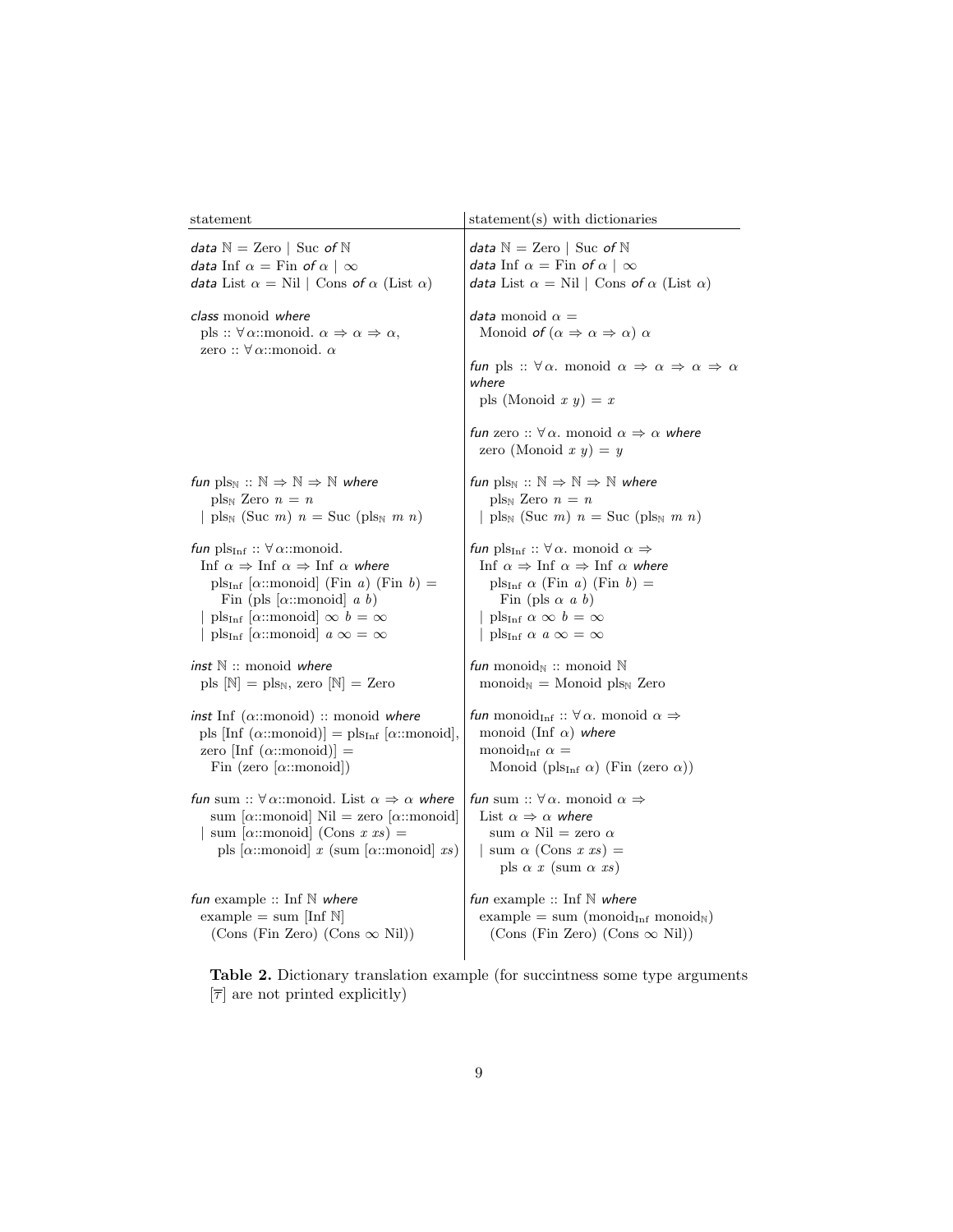- Constructor terms We call a term r a constructor term if it only consists of fully applied constants introduced by *data* statements. Since *data* statements do not constrain the type variables (i.e. constrain them implicitly by the empty sort) we have  $(f) = f$  for all data constructors, and hence  $(r) = r$ .
- **Terms and substitutions** We make use of the notation  $C[t]$  for terms where the context  $C$  is a term with a "hole" that is filled with a subterm  $t$ . Because  $(|\cdot|)$  is a homomorphism on terms we have  $||C[t]|| = ||C||[t||]$ .

Given a substitution  $\sigma$  we define  $(\sigma)$  to be the substitution  $\sigma'$  such that  $\sigma'(x)$  $=$   $\|\sigma(x)\|$  for all x. By induction on term t we obtain  $\|\sigma(t)\| = \|\sigma\|(\|t\|).$ 

**Rewriting** An HRS E is a set of rewrite rules  $l = r$  where l and r are  $\lambda$ -terms of the same type. The rewrite relation  $E \vdash t \longrightarrow t'$  holds iff  $t = C[\sigma(l)]$  and  $t' = C[\sigma(r)]$  for suitable C,  $\sigma$  and  $l = r$  in E [\[13\]](#page-14-8).

In the proof below we have to argue about the order in which equations are applied. These arguments become particularly transparent if we appeal to a well-known strategy, lazy evaluation as in Haskell. This is admissible for the following reasons. We focus our attention on the target languages SML, OCaml, Haskell. They impose a sequentialization of our rewrite systems at the end of the translation chain: overlapping equations are disambiguated by the order in which they occur. For example,  $f(True) = e_1$ ,  $f(x) = e_2$  is equivalent to  $f(True) = e_1$ ,  $f(False) = e_2$  in the target language. Thus we may as well assume that all function definitions in a program are non-overlapping to start with. Therefore the notion of lazy evaluation is well-defined, for example as given by the Haskell semantics. Now observe that in the theorem below we consider only reductions to normal forms. Hence Haskell subsumes SML or OCaml: if SML or OCaml evaluation finds a normal form, so does Haskell.

In the following we are given a fixed program  $P$  and its dictionary translation  $P_{\Delta}$ . Let E and  $E_{\Delta}$  be the the set of equations contained in fun and inst statements of P and  $P_{\Delta}$ . We will now study the reduction behavior of E and  $E_{\Delta}$ , i.e. view them as HRSs.

**Theorem 1 (Correctness).** If all functions in  $P$  are defined by non-overlapping sets of equations, t is well-typed w.r.t. P, and r is a constructor term, then  $E \vdash t \longrightarrow^* r$  iff  $E_{\Delta} \vdash (\vert t \vert) \longrightarrow^* r$ .

**Proof** We start by comparing the structure of equations in both systems:

| equations $E$                                                                    | equations $E_{\Delta}$                                                                                                                                  |  |
|----------------------------------------------------------------------------------|---------------------------------------------------------------------------------------------------------------------------------------------------------|--|
| $f f(\overline{\alpha::s} \overline{t}=t  f\overline{\alpha} \overline{t})=0 t $ |                                                                                                                                                         |  |
|                                                                                  | $g\overline{g\left[\kappa \overline{\beta :s}\right]} = t\left\Vert c\kappa \overline{\beta} = \Delta_c \dots \left(\exists t\right) \dots \right\Vert$ |  |

Throughout this proof f will always represent a constant introduced by a fun statement and  $g$  a class method. Equations in  $E$  can be partitioned into those defining fs and those defining gs. In  $E_{\Delta}$ , equations of kind  $f_{\Delta}$  correspond to equations of kind  $f$ ; equations of kind  $g$  have no direct counterpart, but are split into equations of kind  $\Delta_I$  producing a particular  $\Delta_c$  and equations of kind  $\Delta_E$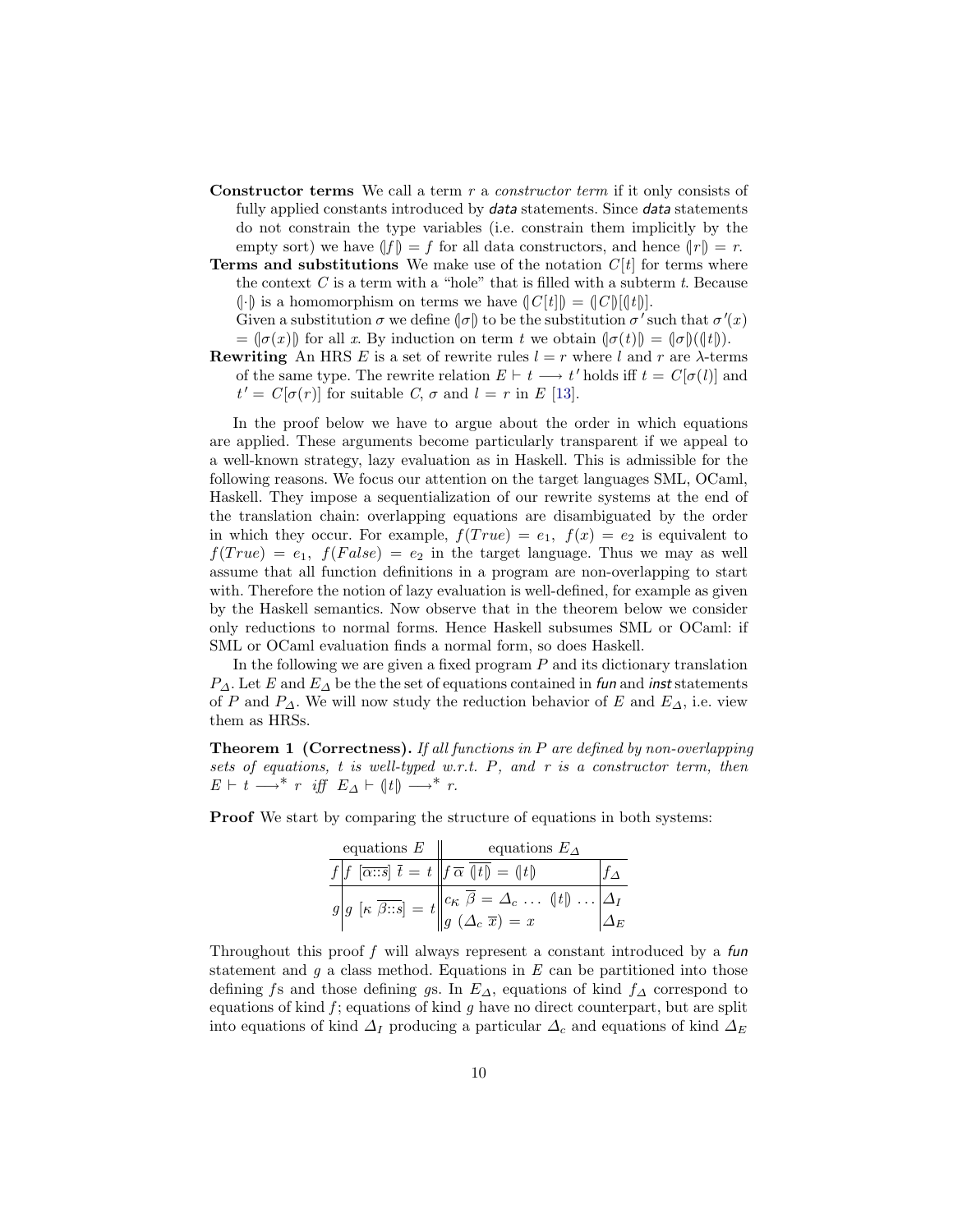consuming a particular  $\Delta_c$ . Our proof will work in two steps: first, we establish an intermediate system which joins the  $\Delta_E / \Delta_I$  equations of  $E_{\Delta}$ ; then we show that this intermediate system behaves like E.

Because  $r$  is a constructor term, it is in normal form. Hence we may restrict our attention to reductions following a lazy evaluation strategy. First we show that in a lazy reduction sequence  $E_{\Delta} \vdash (|t|) \longrightarrow^* r$ , each  $\Delta_I$  step is immediately followed by its corresponding  $\Delta_E$  step. We note that in (|t|), constants  $c_K$  can only occur in subterms of the form  $h \ldots (c_{\kappa} \ldots)$ , where h is a constant, and that this is preserved in each reduction step: the right-hand side of each reduction rule is either a single variable of non-dictionary type ( $\Delta_E$  rules) or  $\left|\downarrow\right\rangle$  ( $f_\Delta$  rules) or  $\Delta_c$  ( $|t_1|$ ) ... ( $|t_n|$ ) ( $\Delta_I$  rules, remember we have no superclasses). Looking at the rules of  $E_{\Delta}$  we find that  $f_{\Delta}$  and  $\Delta_I$  rules do not require their dictionary arguments to be evaluated. Hence lazy evaluation will unfold f and  $c_K$  before unfolding their dictionary arguments. Finally we consider evaluation of a redex  $c_K \ldots$  inside  $h \ldots (c_K \ldots)$ . As we just argued (by laziness) the h cannot be an f or another (not necessarily different)  $c'_{\kappa'}$ . Hence it must be a g, whose only dictionary parameter is the  $c_{\kappa}$  .... Thus we now have a new redex  $g(\Delta_c \dots)$ which lazy evaluation will reduce by the corresponding  $\Delta_E$  rule  $g(\Delta_c \bar{x}) = x$ .

We have shown that lazy evaluation automatically ensures that  $\Delta_I$  and  $\Delta_E$ steps always occur pairwise. Thus it is legitimate to treat those pairs as fixed singleton steps. Let  $(E)$  (a suggestive name!) be the system which results from  $E_{\Delta}$  by merging the corresponding  $\Delta_I / \Delta_E$  equations into equations of a new kind  $g_{\Delta}$  (see below). By construction we have:

$$
(|E|) \vdash (|t|) \longrightarrow^* r
$$
 iff  $E_{\Delta} \vdash (|t|) \longrightarrow^* r$ 

The relationship between E and  $(E)$  is very close and justifies the name  $(E)$ because we have  $(l = r) \in E$  iff  $(|l|) = (|r|) \in (|E|)$ :

equations 
$$
E
$$
 equations ( $E$ )  
\n $f \int [\overline{\alpha::s}] \overline{t} = t \quad f \overline{\alpha} \overline{\overline{\langle t \rangle}} = \langle t \rangle \overline{\langle t \rangle}$   
\n $g|g \overline{\langle \kappa \overline{\beta::s} \rangle} = t |g \overline{\langle c_{\kappa} \overline{\beta} \rangle} = \langle t \rangle g_{\Delta}$ 

The remainder of the proof shows

$$
E \vdash t \longrightarrow^n r \text{ iff } (|E|) \vdash (|t|) \longrightarrow^n r
$$

by induction on n. The case  $n = 0$  is trivial. The induction step works according to the following picture:



The right part (solid lines) is the induction hypothesis. For the induction step it remains to prove the following implications: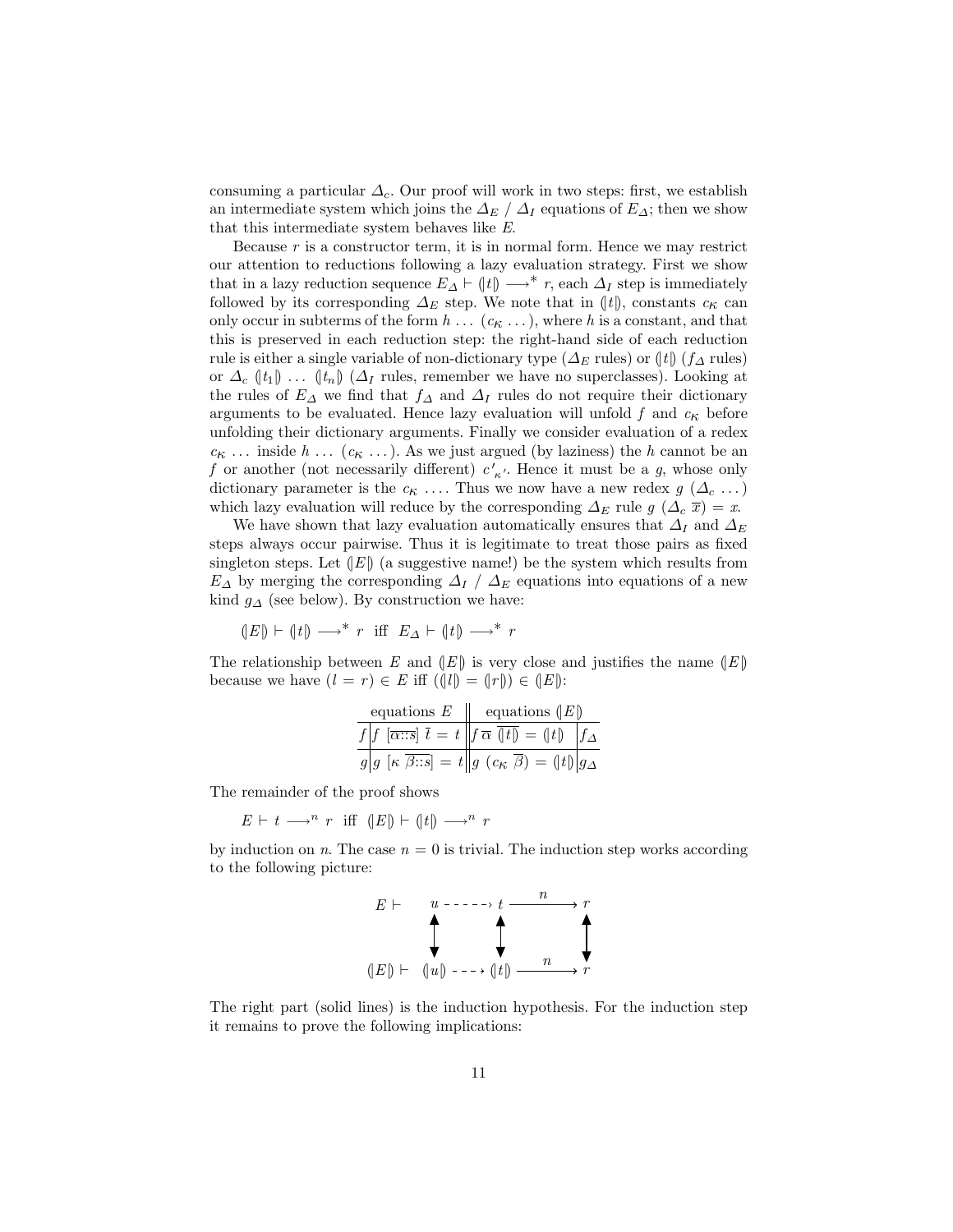<span id="page-11-2"></span><span id="page-11-1"></span>1.  $E \vdash u \longrightarrow t$  implies  $(E) \vdash (|u|) \longrightarrow (|t|)$ 2.  $(E) \vdash (|u|) \longrightarrow v$  implies  $\exists t$ .  $(|t|) = v \land E \vdash u \longrightarrow t$ 

*Proof of [1](#page-11-1)*. The rewrite step  $E \vdash u \longrightarrow t$  takes place at a certain redex in u which is a substitution instance  $\sigma(l)$  of the left-hand side l of an equation  $l = r$ in E. Hence  $u = C[\sigma(t)]$  and  $t = C[\sigma(r)]$ . Therefore

$$
\begin{array}{c} {\mathbb{I}}[u] = {\mathbb{I}}[C[\sigma(l)]] = {\mathbb{I}}[C[{\mathbb{I}}(\sigma(l))] = {\mathbb{I}}[C[{\mathbb{I}}(\sigma(l))] \\ {\mathbb{I}}[t] = {\mathbb{I}}[C[\sigma(r)]] = {\mathbb{I}}[C[{\mathbb{I}}(\sigma(r))] = {\mathbb{I}}[C[{\mathbb{I}}(\sigma(l))] \\ \end{array})
$$

Thus  $(E) \vdash (|u|) \longrightarrow (|t|)$  using equation  $(|l|) = (|r|)$  in  $(|E|)$ .

*Proof of [2](#page-11-2)*. The rewrite step  $(E) \vdash (|u|) \longrightarrow v$  implies  $(|u|) = C'[\sigma'([l])]$ and  $v = C'[\sigma'(\langle r \rangle)]$  for suitable  $C', \sigma'$  and  $\langle l \rangle = \langle r \rangle$  in  $\langle l \rangle$ . From  $C'$  and  $\sigma'$  we obtain C and  $\sigma$  by reconstructing type arguments from dictionaries. This reconstruction is the inverse of function ( $|\tau|$ : s). Essentially it turns  $c_K$  back into  $\kappa$  and  $\alpha_i$  into  $\alpha$ . Then we have  $u = C[\sigma(l)], (|u|) = (|C|)[(\sigma(l))]$  and  $v =$  $||C||[(\sigma(r))]$ . Defining  $t = C[\sigma(r)]$  we obtain the desired  $E \vdash u \longrightarrow t$  (using equation  $l = r$  in E) and  $||t|| = ||C[\sigma(r)]] = ||C[\sigma(r)]] = v.$ 

Although this proof restricts to non-overlapping equations, we believe that this theorem also holds without the restriction.

### <span id="page-11-0"></span>5 Program and data refinement

Program refinement is the replacement of less efficient algorithms and data structures by more efficient ones. We show how the code generator supports both activities with surprising ease because we can generate code from arbitrary equational theorems, not just definitions. Replacing one algorithm by another is in fact trivial. For example, implementing the standard recursive definition of list reversal rev (which takes quadratic time and space) by a linear, tail recursive one *itrev* of type  $\alpha$  *list*  $\Rightarrow \alpha$  *list*  $\Rightarrow \alpha$  *list* simply requires a proof of the lemma rev  $xs = itrev xs$ . Notifying the code generator of this lemma (which needs to be done explicitly) has the effect that from then on (for code generation) the original equations for rev are dropped and rev  $xs = itrev$  is used instead.

More interesting is a change of data structures, also known as data refine*ment* [\[8\]](#page-14-14). The key is the insight that *data* statements of our intermediate language do not contribute to a program's equational semantics, by definition. Hence we can replace one datatype by another as long as we can still express our functions by pattern matching over the new rather than the old type.

Our approach to data refinement is best explained by an example. The queues presented in [2](#page-1-0) are the natural abstract specifications that one can reason about in a straightforward manner. However, the generated code is suboptimal; a more efficient implementation would use amortized queues [\[17\]](#page-14-15), which are pairs of lists. The queue corresponding to such a pair is obtained by reversing the first list and appending it to the second:

definition  $AQueue :: \alpha list \Rightarrow \alpha list \Rightarrow \alpha queue where$  $A Queue xs ys = Queue (ys @ rev xs)$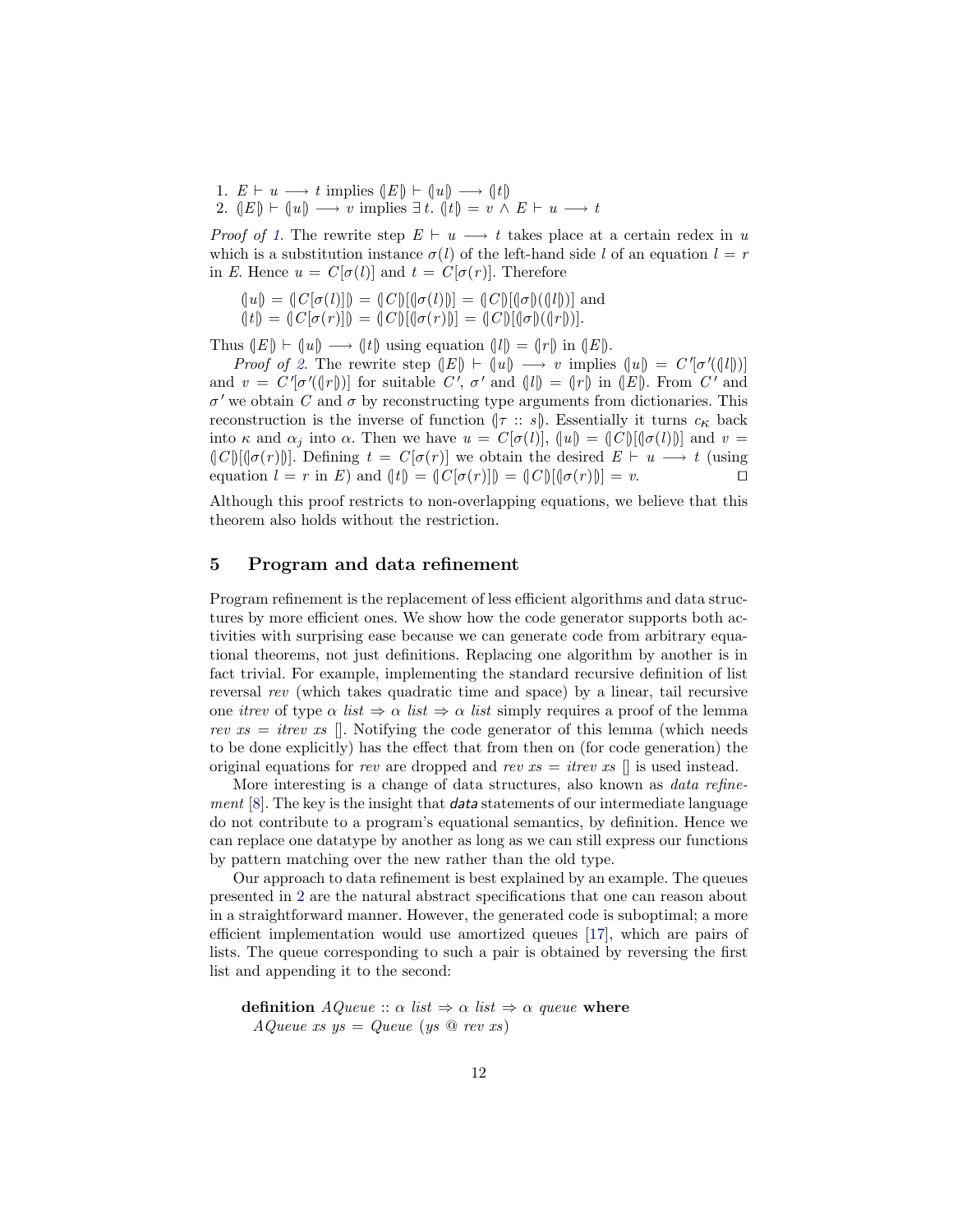This is a classic case of data refinement and AQueue is the abstraction function:



For the primitive queue operations we can now prove alternative equations which perform pattern matching on AQueue rather than Queue:

```
empty = AQueue \parallelenqueue x (AQueue xs ys) = AQueue (x # xs) ysdequeue (A\,Queue\ xs\ [] ) =(if null xs then (None, AQueue \parallel \parallel) else dequeue (AQueue \parallel (rev xs)))
dequeue (A\text{Queue xs} (y \# ys)) = (Some y, A\text{Queue xs} ys))
```
We instruct the code generator to view  $AQueue$  as a constructor. Now it produces the following Haskell program:

```
data Queue a = AQueue [a] [a];
empty :: forall a. Queue a;
empty = AQueue [] [];
dequeue :: forall a. Queue a -> (Maybe a, Queue a);
dequeue (AQueue xs (y : ys)) = (Just y, AQueue xs ys);
dequeue (AQueue xs []) =
  (if null xs then (Nothing, AQueue [] [])
    else dequeue (AQueue [] (reverse xs)));
enqueue :: forall a. a -> Queue a -> Queue a;
enqueue x (AQueue xs ys) = AQueue (x : xs) ys;
```
Clients of the abstract type  $\alpha$  queue can continue to use the primitive operations empty, enqueue and dequeue and reason in terms of the abstract constructor Queue. Upon code generation, the primitive operations will now be implemented in terms of the concrete constructor  $AQueue$ . If a client has broken the abstraction and has used Queue for pattern matching in some function f, code generation for f will fail because Queue is no longer a constructor. Isabelle already objects, but even if it did not, Haskell would. For example, code generation for this perfectly good function definition fails:

fun peek ::  $\alpha$  queue  $\Rightarrow \alpha$  option where peek  $(Queue \parallel) = None$ | peek  $(Queue (x \# xs)) = Some x$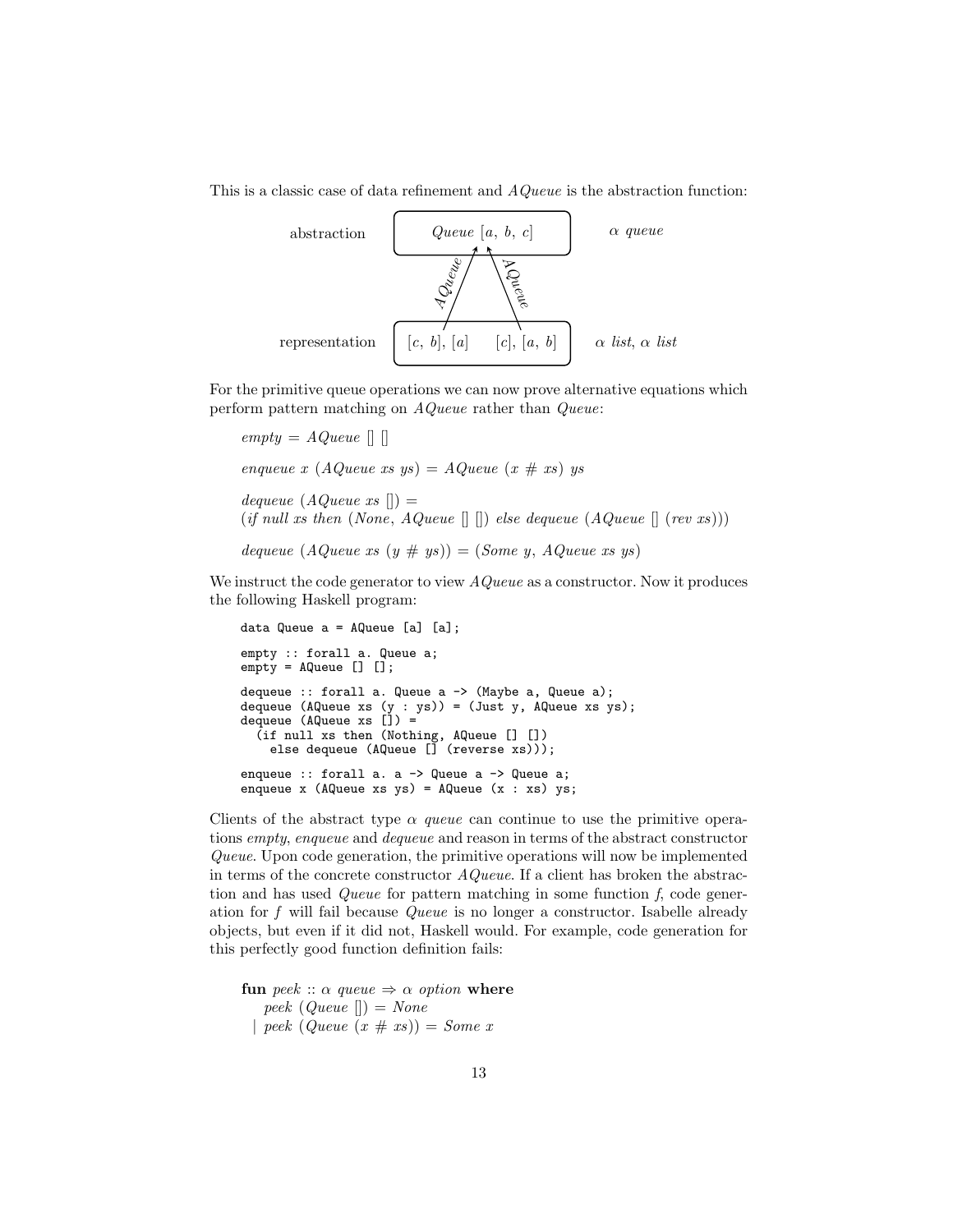Of course we can view peek as another primitive operation on queues and prove the following executable equation in terms of  $AQueue$ :

lemma peek-AQueue [code]: peek  $(AQueue \; xs) = (if \; null \; ys \; then$  $(if null xs then None else Some (last xs)) else Some (hd ys))$ 

A considerably larger example are Lochbihler's finite functions and their refinement to executable code [\[12\]](#page-14-16).

Related work. ACL2 allows replacement of subterms at code generation time with other provably equal subterms [\[5\]](#page-14-3). Coq also allows replacement of one function by another at code generation time but this is completely unchecked. Neither system supports data refinement in the way we showed in our queue example.

#### 6 Conclusion

We have presented the essentials behind Isabelle/HOL's code generator: it transforms a system of equations into a program in an intermediate language capturing the essence of functional programming languages. Type classes are supported and we proved that dictionary translation preserves their semantics. Program development in the form of algorithm and data refinement is supported by the underlying equational logic.

Recently the scope of the code generator has been extended towards logic programming [\[1\]](#page-13-3). Inductive predicates are translated to recursive functions and the equivalence is proved automatically within HOL. The code generator itself is left untouched.

Acknowledgement. We sincerely thank Alex Krauss and the referees for their many comments and suggestions.

#### References

- <span id="page-13-3"></span>1. Berghofer, S., Bulwahn, L., Haftmann, F.: Turning inductive into equational specifications. In: TPHOLs '09: Proc. of the 22th International Conference on Theorem Proving in Higher Order Logics, LNCS, vol. 5674. Springer (2009)
- <span id="page-13-1"></span>2. Berghofer, S., Nipkow, T.: Executing higher order logic. In: Types for Proofs and Programs (TYPES 2000), LNCS, vol. 2646. Springer (2002)
- <span id="page-13-0"></span>3. Berghofer, S., Nipkow, T.: Random testing in Isabelle/HOL. In: SEFM '04: Proc. of the Software Engineering and Formal Methods, Second International Conference. IEEE Computer Society (2004)
- <span id="page-13-2"></span>4. Crow, J., Owre, S., Rushby, J., Shankar, N., Stringer-Calvert, D.: Evaluating, testing, and animating PVS specifications. Tech. rep., Computer Science Laboratory, SRI International (2001)